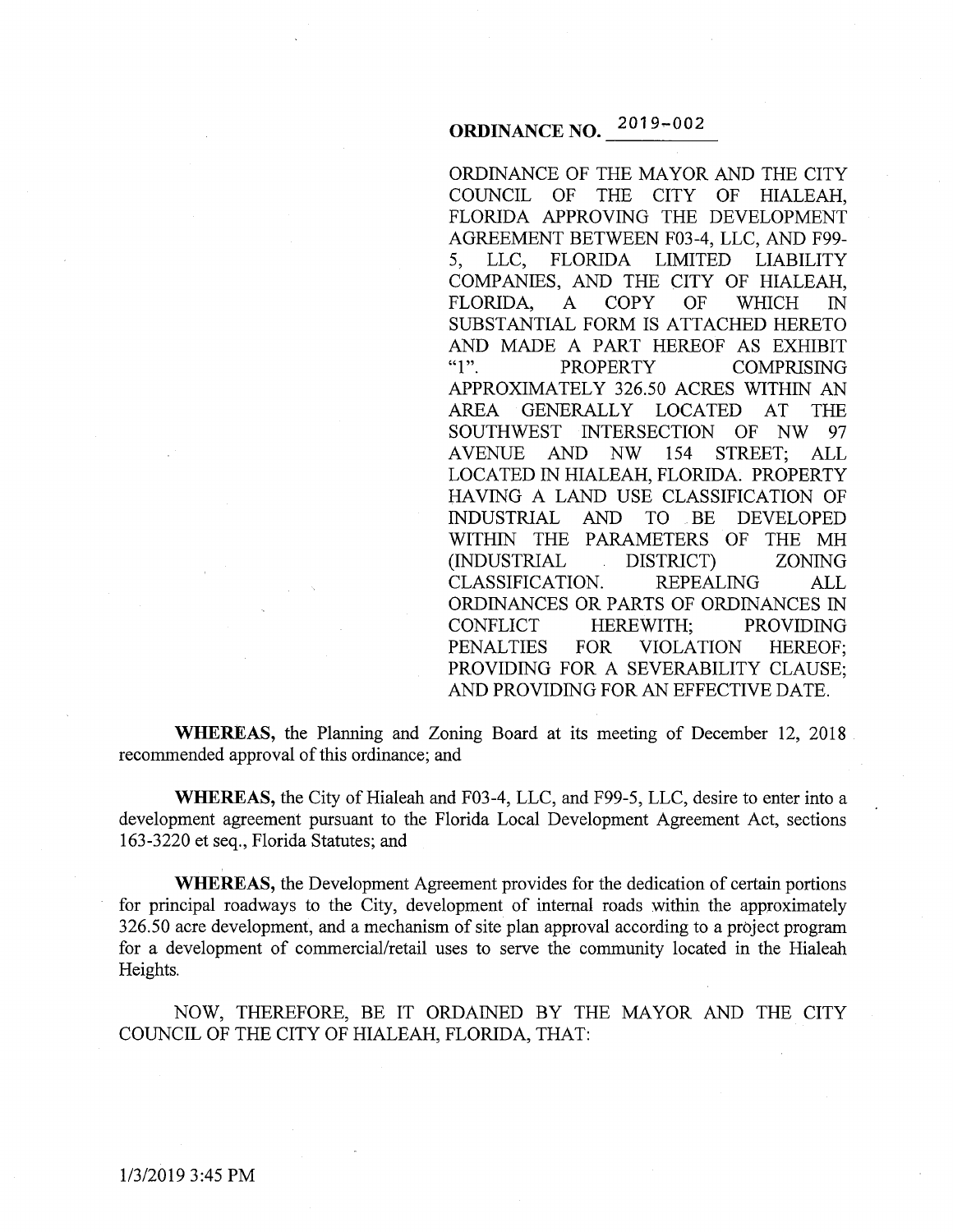**Section 1:**  The foregoing facts and recitations contained in the preamble to this ordinance are hereby adopted and incorporated by reference as if fully set forth herein.

**Section 2:** The City of Hialeah, Florida hereby approves the Development Agreement between F03-4, LLC, and F99-5, LLC, and the City of Hialeah, Florida, a copy of which in substantial form is attached hereto and made a part hereof as Exhibit "1" and in furtherance thereof, the City of Hialeah authorizes the Mayor and the City Clerk, as attesting witness, on behalf of the City, to enter into the Development Agreement and execute any document relating thereto. The Development Agreement covers property comprising approximately 326.50 acres within an area generally located at the Southwest Intersection of NW 97 Avenue and NW 154 Street; all located in Hialeah, Florida. Property having a land use classification of Industrial and to be developed within the parameters of the MH (Industrial District) Zoning Classification.

#### **Section 3: Repeal of Ordinances in Conflict.**

All ordinances or parts of ordinances in conflict herewith are hereby repealed to the extent of such conflict.

#### **Section 4: Penalties.**

Every person violating any provision of the Code or any ordinance, rule or regulation adopted or issued in pursuance thereof shall be assessed a civil penalty not to exceed \$500.00 within the discretion of the court or administrative tribunal having jurisdiction. Each act of violation and each day upon which any such violation shall occur shall constitute a separate offense. In addition to the penalty prescribed above, the city may pursue other remedies such as abatement of nuisance, injunctive relief, administrative adjudication and revocation of licenses or permits.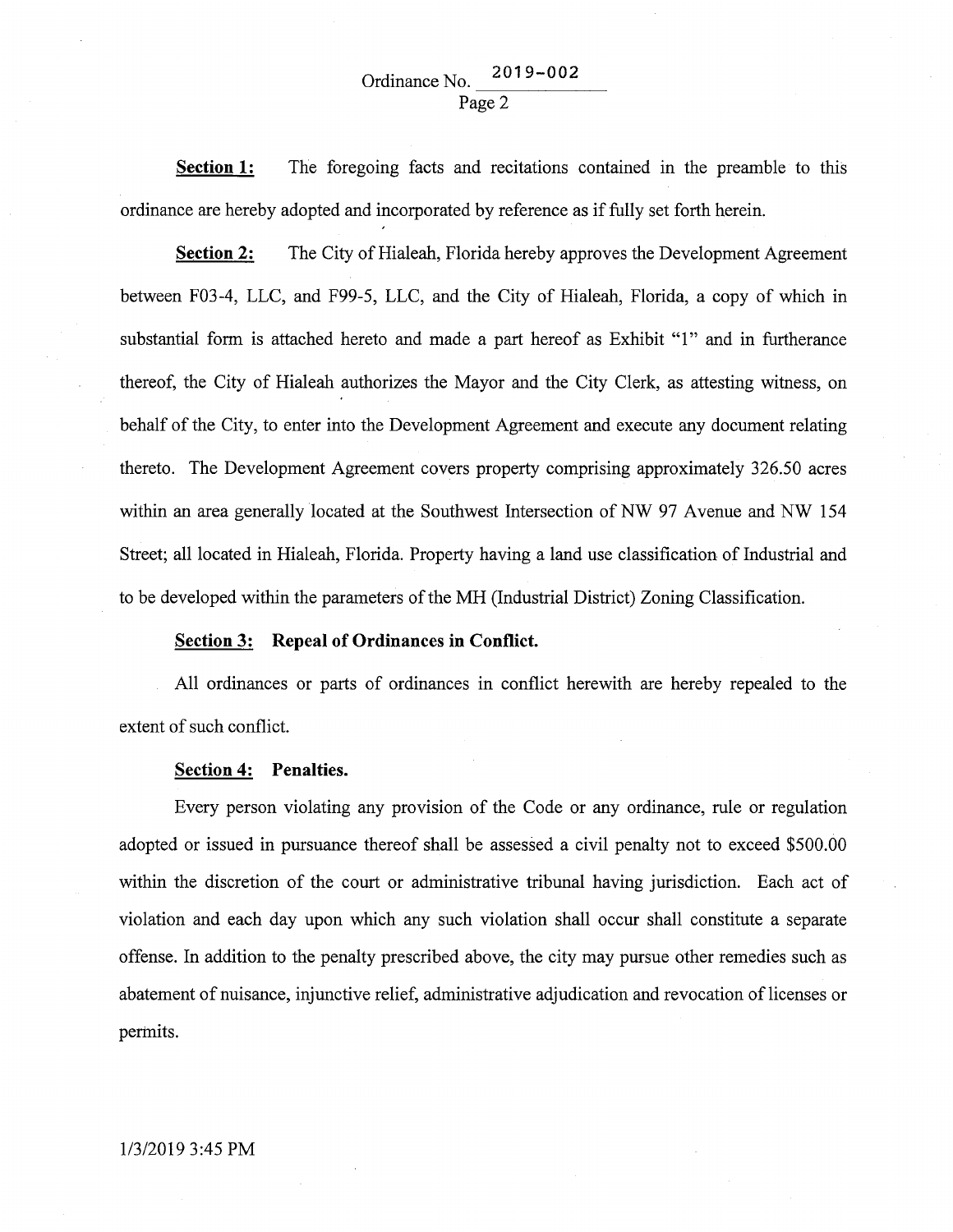#### Section 5: Severability Clause.

If any phrase, clause, sentence, paragraph or section of this ordinance shall be declared invalid or unconstitutional by the judgment or decree of a court of competent jurisdiction, such invalidity or unconstitutionality shall not affect any of the remaining phrases, clauses, sentences, paragraphs or sections of this ordinance.

#### Section 6: Effective Date.

This ordinance shall become effective when passed by the City Council and signed by the Mayor or at the next regularly scheduled City Council meeting, if the Mayor's signature is withheld or if the City Council overrides the Mayor's veto.

PASSED and ADOPTED this  $\frac{22}{\text{day of}}$  day of January ., 2019.

THE FOREGOING ORDINANCE OF THE CITY OF HIALEAH WAS PUBLISHED IN ACCORDANCE WITH THE PROVISIONS OF Muñoz FLORIDA STATUTE 166.041 Council President PRIOR TO FINAL READING. Approved on this 25 day of Januar 2019. Attest: Marbelys Fatjo, City Clerk Mayor Carlos Hernandez Approved as to form and legal sufficiency: Ordinance was adopted by a 6-0-1 vote with Councilmembers, Caragol, Zogby, Lozano, Casals-Munoz, Garcia-Martinez and Cue-Fuente voting "Yes", and with Councilmember Hernandez absent. Lorena Bravd, City/Attorney S:\DJ\ORDINANCLS\F03A, LLC, and F99-5, LLC Dunn Development Agreement approval ord.docx

1/3/2019 3:45PM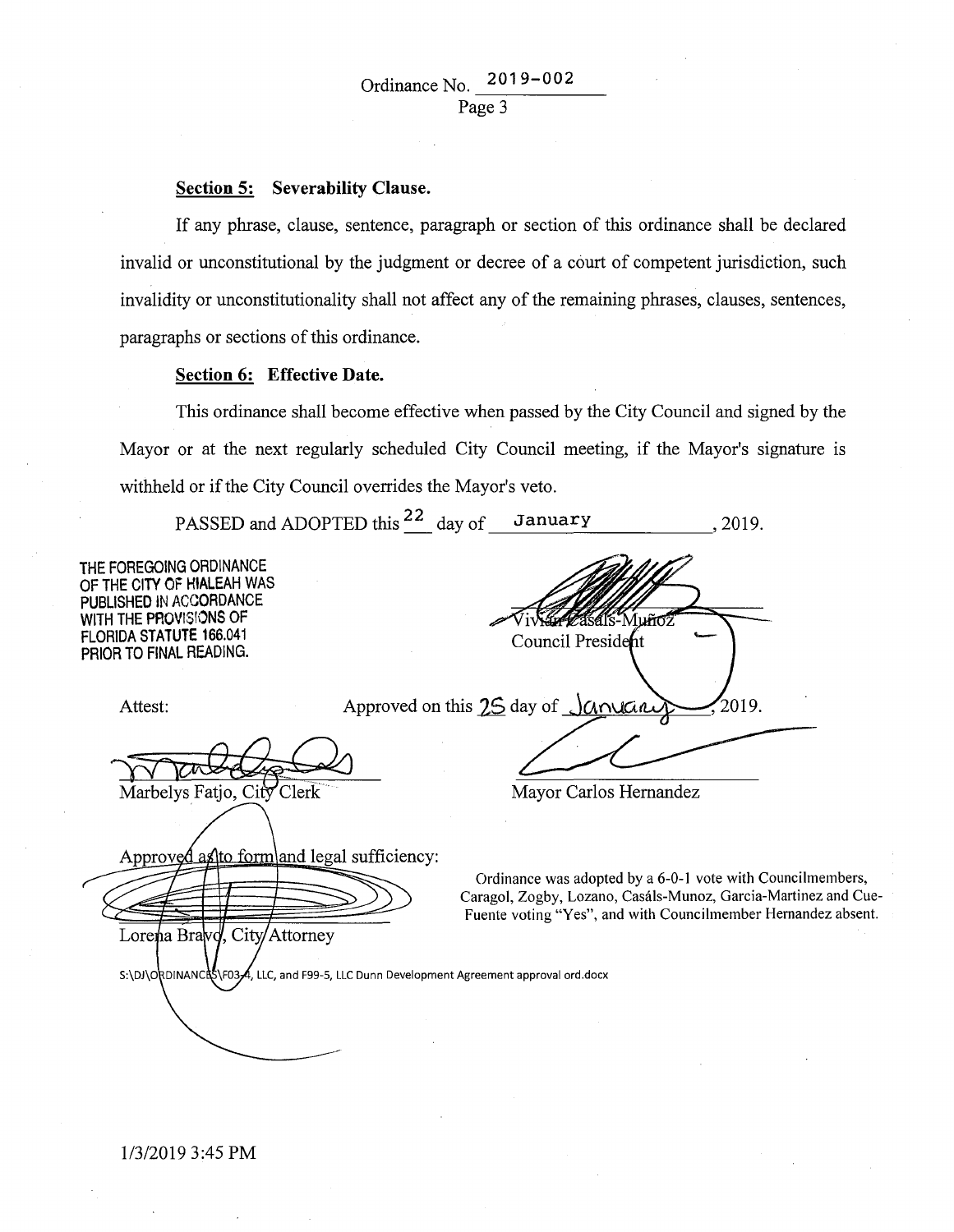#### EXHIBIT 1

### **DEVELOPMENT AGREEMENT**

THIS DEVELOPMENT AGREEMENT (hereinafter the "Agreement") is made and entered into this day of , 2018 (the "Effective" Date"), by and between F03-4, LLC and F99-5, LLC, Florida limited liability companies (hereinafter, the "Developer"), and the City of Hialeah, Florida, a Florida municipal corporation (hereinafter, the "City").

#### **WITNESSETH:**

WHEREAS, Developer is the owner of approximately 336 acres of land, located at the southeast corner of the intersection of NW 107 Avenue and theoretical NW 154 Street within the boundaries of the City and identified by Miami-Dade County Tax Folio Nos. 04-2020-002-0010 and 04-2020-002-0021 (hereinafter, the "Property"), the legal description of which is attached hereto and made a part hereof as Exhibit "A"; and

WHEREAS, the Property is vacant and undeveloped and the Developer owns the east 30 feet of the forty foot right-of-way east of the west section line of Section 20, Township 52, Range 40, identified as NW 107 Avenue, abutting the Property from theoretical NW 154 Street south for approximately 1,301 feet (hereinafter, the NW 107 Avenue Right-of-Way), the location sketch and legal description of which is attached hereto and made a part hereof as Exhibit "B"; and

WHEREAS, the Property also abuts, on its eastern boundary, what is planned for public right of way as theoretical NW 102 Avenue, north of NW 142 Street up to NW 145 Place for the length of approximately 568 feet and 35 feet in width, which Developer desires to dedicate pursuant to the terms and conditions of this Agreement (hereinafter, the NW 102 Avenue Right-of-Way), the location and legal description of which is attached hereto and made a part hereof as Exhibit "C"; and

WHEREAS, the Developer and City mutually desire that the NW 107 Avenue Right-of-Way and the NW 102 Avenue Right-of-Way is built and improved in its entirety as expeditiously as possible; and

WHEREAS, the Developer has agreed to accelerate the dedication of the NW 107 Avenue Right-of-Way and NW 102 Avenue Right-of-Way to City or City's assignee (Miami-Dade County), in exchange for the payment, construction and improvement of both the NW 107 Avenue and NW 102 Avenue Rights-of-Way and the City's reservation of concurrency capacity for all public facilities required to accommodate the impacts of development of the Property, including but not limited to transportation, water, sanitary sewer, solid waste, drainage, parks and recreational, schools, fire and police; and

WHEREAS, the Developer and City mutually desire that the Property be developed with a mix of uses that may include warehouse, retail/service, office, manufacturing, business, hotels, restaurants, automotive, recreation, floating solar utilities, and schools, consistent with the City's Comprehensive Plan and pursuant to the "MH Industrial District," Hialeah Code §98-1601; and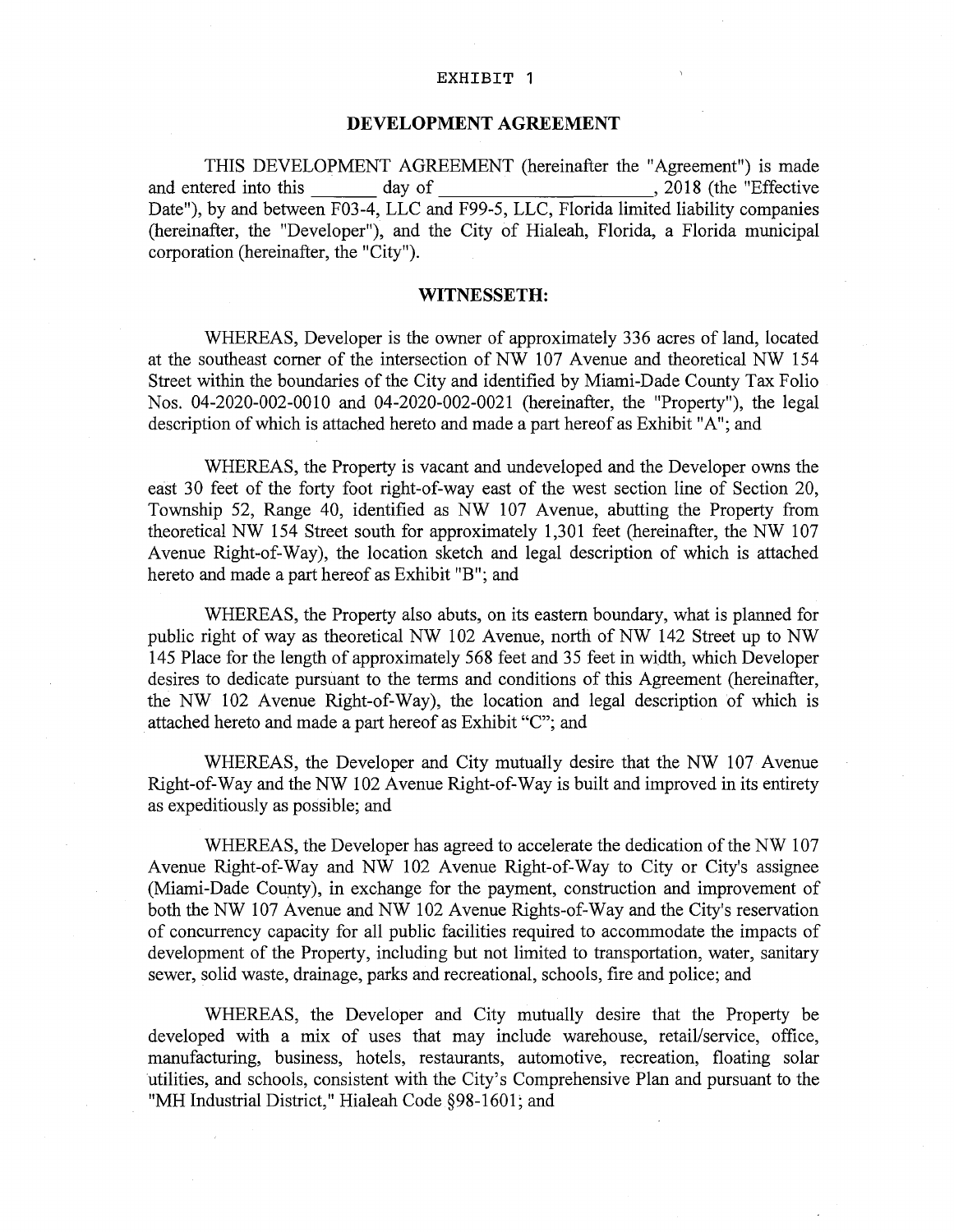WHEREAS, the City initiated the rezoning of the Property from "GU General Use" to "MH Industrial District" to implement the City's Comprehensive Plan; and

WHEREAS, the Developer and the City desire to establish certain terms and conditions and rights with respect to the proposed development of the Property to provide assurance that the Property will be vested as to concurrency, zoning, and certain other regulations, as specified herein, that are existing on the Effective Date, subject to the terms of this Agreement; and

NOW, THEREFORE, in consideration of the conditions, covenants and mutual promises herein set forth, the Developer and City agree as follows:

1. Recitals. The foregoing recitals are true and correct and are hereby incorporated herein by reference. All exhibits to this Agreement are hereby deemed a part hereof.

## 2. Definitions.

a. "Comprehensive Plan" means the plan adopted by the City pursuant to Chapter 163, Florida Statutes as found in compliance by the State land planning agency or the Florida Department of Economic Opportunity.

b. "Developer" means the person or entity undertaking the development of the Property, as defined in the preamble to this Agreement, or any successors, assigns, or heirs thereof.

c. "Development" means the carrying out of any building activity, the making of any material change in the use or appearance of any structure or land, or the dividing of land into three or more parcels and such other activities described in Section 163.3221(4), Florida Statutes, as amended: provided, however, that the activities and uses set forth in Section 163.3221(4)(b), F.S. shall not constitute development.

d. "Development permit" includes any building permit, zoning permit, subdivision approval, rezoning, certification, special exception, variance, or any other official action of local government having the effect of permitting the development of land.

e. "Effective Date" is the date this Agreement is recorded in the public records of Miami-Dade County.

f. "Entire Term" is the total term of this Agreement is the Initial Term and all Additional Terms, as defined herein.

g. "Governing body" means the Hialeah City Council or successor entity.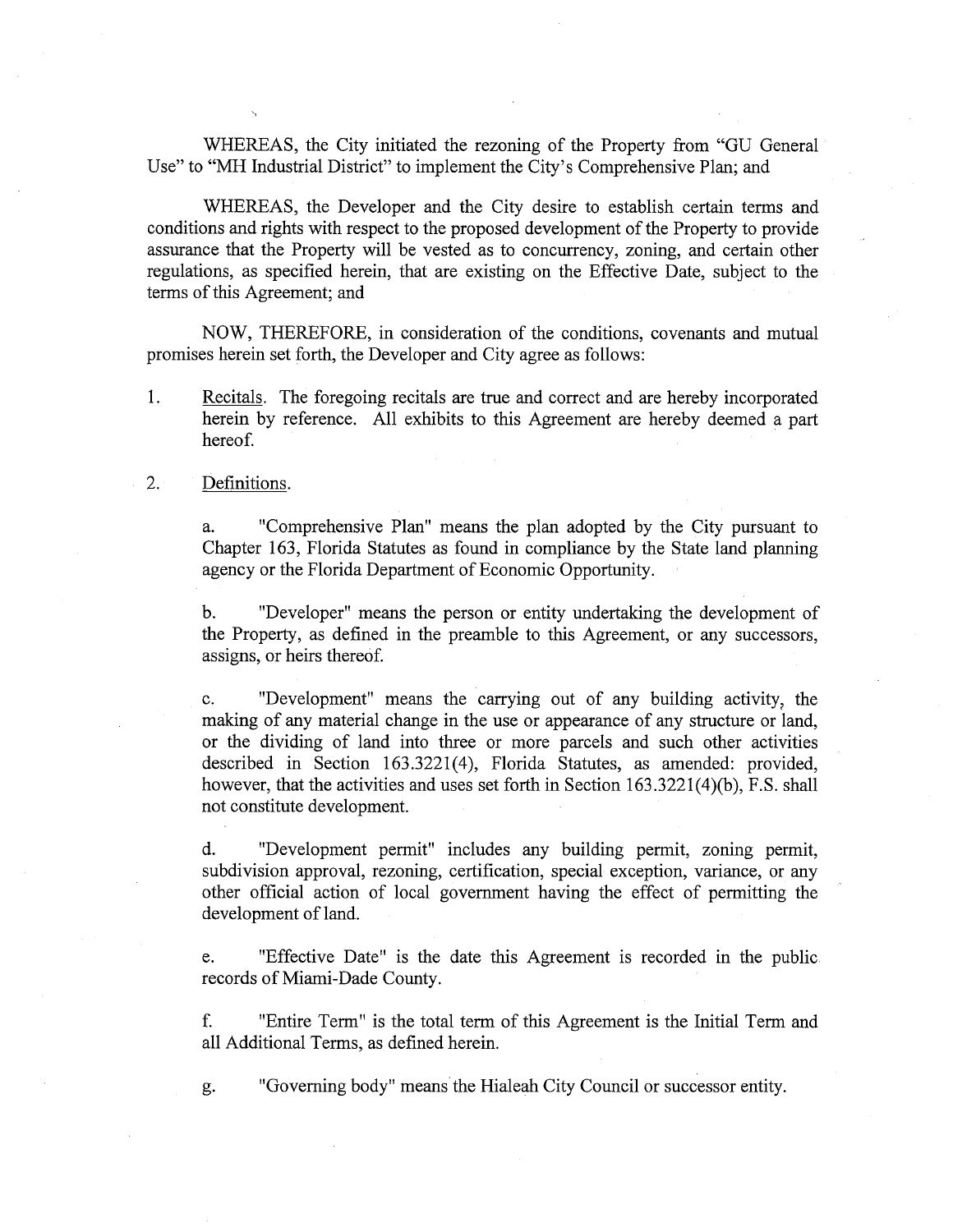h. "Initial Term" is thirty (30) years commencing on the Effective Date.

i. "Land" means the earth, water, and air, above, below, or on the surface and includes any improvements or structures customarily regarded as land, except as provided herein.

j. "Land Development Regulations" means ordinances, rules and policies enacted or customarily implemented by the City for the regulation of any aspect of development and includes any local government zoning, rezoning, subdivision, building construction, or sign regulation or any other regulations controlling the development of or construction upon land in effect as of the Effective Date.

k. "Laws" means all ordinances, resolutions, regulations, comprehensive plans, land development regulations, and rules adopted by the City of Hialeah affecting the development of land, specifically including the zoning and sign regulations of the City of Hialeah; the provisions of the Hialeah Land Development Code; and Hialeah, Fla., Comprehensive Plan 2015-2025.

1. "Public facilities" means major capital improvements, including, but not limited to, transportation, sanitary sewer, solid waste, drainage, potable water, educational, parks and recreational, and health systems and facilities for which the City's Comprehensive Plan provides a level of service.

m. "Utility" includes any person, firm, corporation, association or political subdivision, whether private, municipal, county or cooperative, which is engaged in the sale, generation, provision or delivery of gas, electricity, heat, water, oil, sewer service, telephone service, telegraph service, radio service or telecommunication service. '

- 3. Intent. It is the intent of the Developer and the City that this Agreement shall be construed and implemented as a development agreement among the parties pursuant to the Florida Local Government Development Agreement Act, Section 163.3220 through 163.3243, F.S., (hereinafter, the "Act").
- 4. Effective Date and Duration. Within fourteen (14) days of approval at two public hearings and execution by all parties, the City shall record the Agreement in the public records of Miami-Dade County. This Agreement shall become effective on the date it is recorded. This Agreement shall run with the land, remain in full force and effect, and be binding on all parties and all persons claiming under it for an Initial Term of thirty (30) years from the Effective Date, and may be extended by mutual consent of the governing body and the Developer pursuant to Section 163.3225, F.S., ("Additional Terms"). Consent to any extension of this Agreement is within the sole discretion of each party to this Agreement. No notice of termination shall be required by either party upon the expiration of this Agreement and thereafter the parties hereto shall have no further obligations under this Agreement.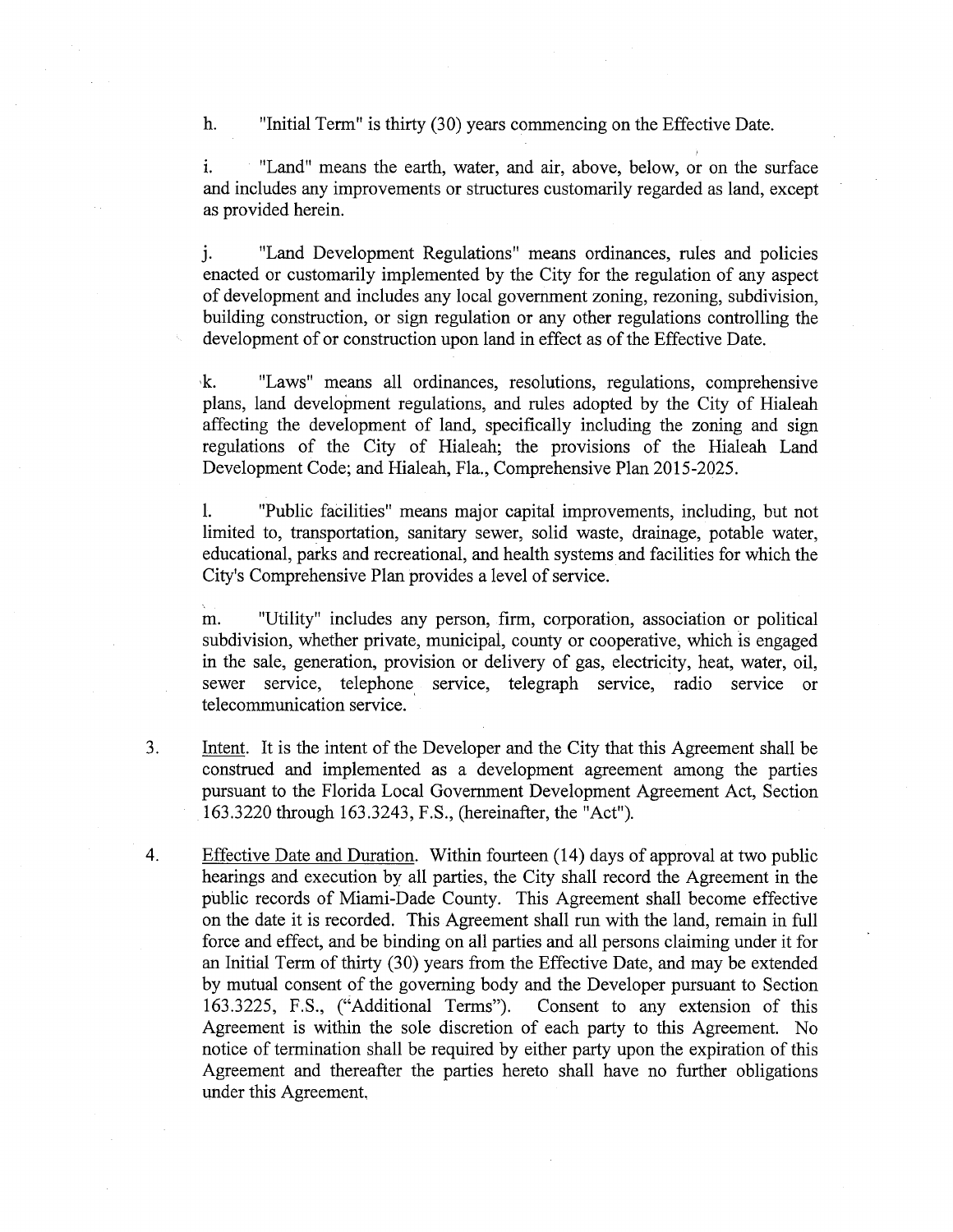## 5. Permitted Development Uses and Building Intensities ("Development Plan").

(a) *Permitted Development Uses.* The City has designated the Property as "Industrial" on the City's Comprehensive Plan. The zoning district that correlates with this future land use designation is "MH Industrial District" in the City's Land Development Regulations. The Property may be used for the purposes permitted in that comprehensive plan designation and zoning district. The Development Plan consists of a maximum of eight million square feet (8,000,000 s.f.) of a mix of uses including warehouse, retail/service, office, manufacturing, business, hotels, restaurants, automotive, recreation, floating solar utilities, and schools.

(b) *Building Heights, Setbacks and Intensities.* The maximum building heights, setbacks and intensities for any development on the Property shall be regulated by the Laws of the City of Hialeah. The parties acknowledge that the maximum intensity, building heights and setbacks are governed by the provisions of the Hialeah Code § 98-1601, MH Industrial District, in effect as of the Effective Date of this Agreement, and based on development that complies with Laws...

(c) *Fill Option.* The parties further acknowledge that the Developer has the option to fill the water body to create dry land after the Effective Date, as permitted by law and all applicable rules and regulations of any regulatory agency having jurisdiction (the "Fill Option"). Notwithstanding the designation of the water body on the Property as "Water" on the Future Land Use Plan Map of Hialeah, Fla., Comprehensive Plan 2015-2025, as amended, a land use amendment or rezoning shall not be required in order to permit the Fill Option . and/or to permit the development of the water body consistent with the "Industrial" land use designation or MH Industrial District.

6. Public Services and Facilities; Concurrency. The City and the Developer anticipate that the Property, will be served by those public services and facilities currently in existence as provided by the State of Florida, Miami-Dade County, or the City, or as contemplated in this Agreement. The Property will also be served by any and all public facilities provided in the City's Comprehensive Plan, specifically including but not limited to, those public facilities described in the Comprehensive Plan's Capital Improvements Element. For the purposes of concurrency, the City hereby agrees to provide, reserve, and allocate sufficient public facility capacity, including but not limited to transportation, water, sanitary sewer, solid waste, drainage, parks and recreational, schools, fire and police to serve the Development Plan on the Property. Specifically, the City reserves public facility concurrency for a total of eight million square feet (8,000,000 s.f.) and a maximum of twenty-five thousand five hundred forty six  $(4,546)$  external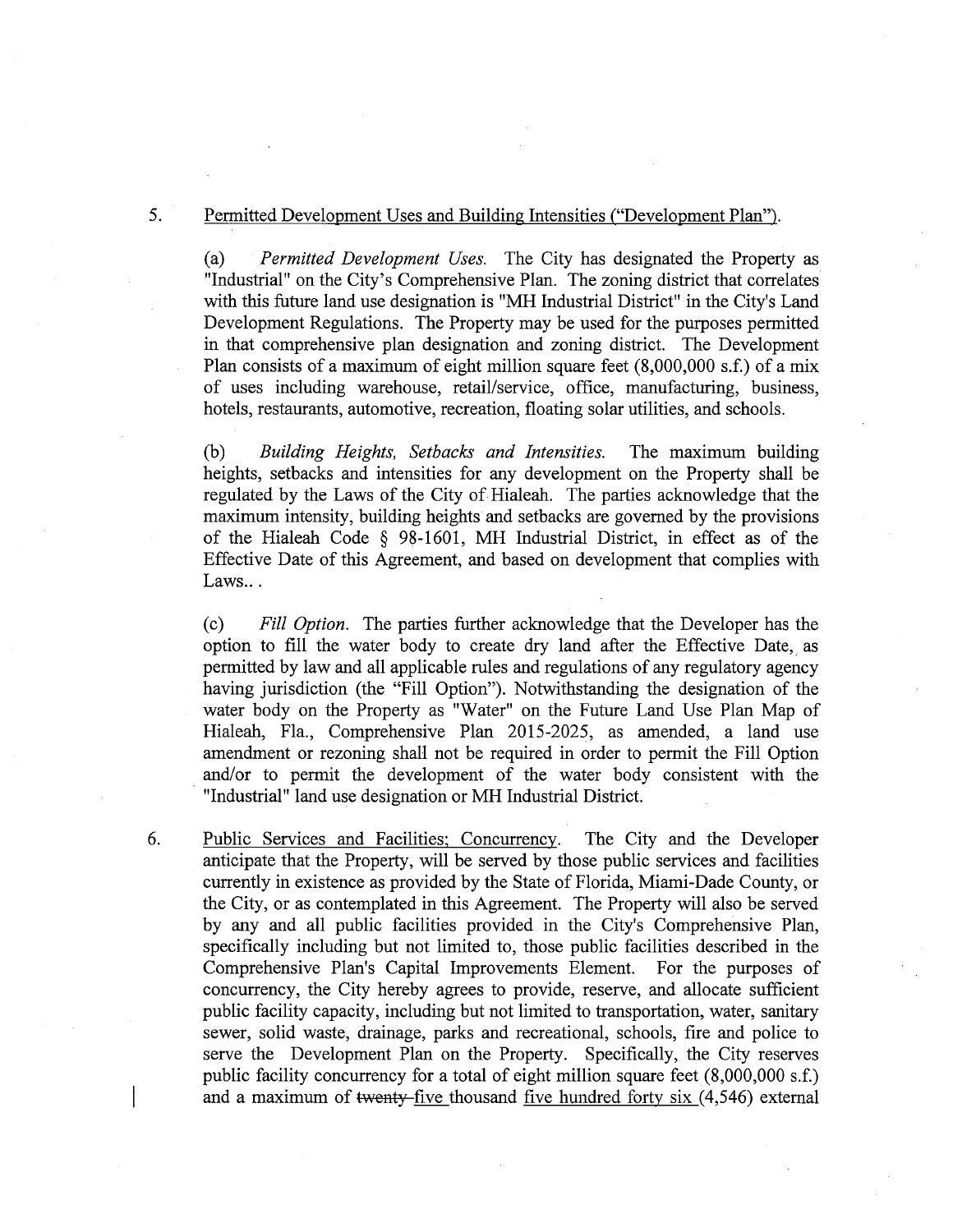The trip generation of any category of use shall be controlled by the PM Peak Hour Trip Generation Rates in the Institute of Transportation Engineers Trip Generation Manual, 1Oth Edition. All subsequent development orders or permits sought to be issued for the Development Plan and this Agreement are hereby found to meet concurrency standards set forth in the Comprehensive Plan (concurrency regulations) and to be consistent with Land Development Regulations, so long as the Developer develops the Property in substantial compliance with the Laws of the City of Hialeah. It is expressly provided that the The Development Plan is not-vested to any-the particular rate for the-City impact fees er-and connection charges that apply to the development of the Property as of the Effective Date. Developer shall pay all City impact fees and assessments at the time of the master building permit for the Development Plan or each phase of the Development Plan, in the manner in which it is developed.

7. Reservation or Dedication of Land. The Developer shall dedicate the NW 107 Avenue Right-of-Way consisting of the fifty feet  $(50')$  from the centerline of NW  $107<sup>th</sup>$  Avenue by delivery of a properly executed right-of-way deed on the same date as the Effective Date. The right-of-way deed to be executed by the Developer along with this Agreement and recorded by the City on the Effective Date is attached hereto and made a part hereof as Exhibit "D". Developer shall also dedicate the NW 102 Avenue Right-of-Way consisting of the thirty-five feet  $(35)$  from the centerline of NW 102 Avenue by delivery of a properly executed right-of-way deed on the same date as the Effective Date. The right-of-way deed to be executed by Developer along with this Agreement and recorded by the City on the Effective Date is attached hereto and made a part hereof as Exhibit "E". As additional consideration for the NW 107 Avenue Right-of-Way and NW 102 Avenue Right-of-Way, the City shall pay Developer, upon acceptance of the deeds, the amount of \$25,000.00. In addition, the City and Developer shall work in good faith to provide temporary construction easements and/or licenses to allow for the construction and installation of infrastructure, utilities, stormwater management, and appropriate public facilities to serve the Development Plan on the Property.

8. Local Development Permits. The Property is the subject of various development permits consistent with the Property's land use classifications. This list is a good faith attempt to list the most significant permits required for development and may be supplemented with additional requirements, as appropriate, but the failure to list permits and approvals shall not relieve the Developer from the need to obtain said permits and approvals. The City anticipates the need to approve the following additional development permits in order for the Developer to complete the Initial Development Plan in a manner consistent with the zoning and comprehensive plan designations on the Property:

- (a) Lake fill and/or excavation permits;
- (b) Platting;
- (c) Site plan approval;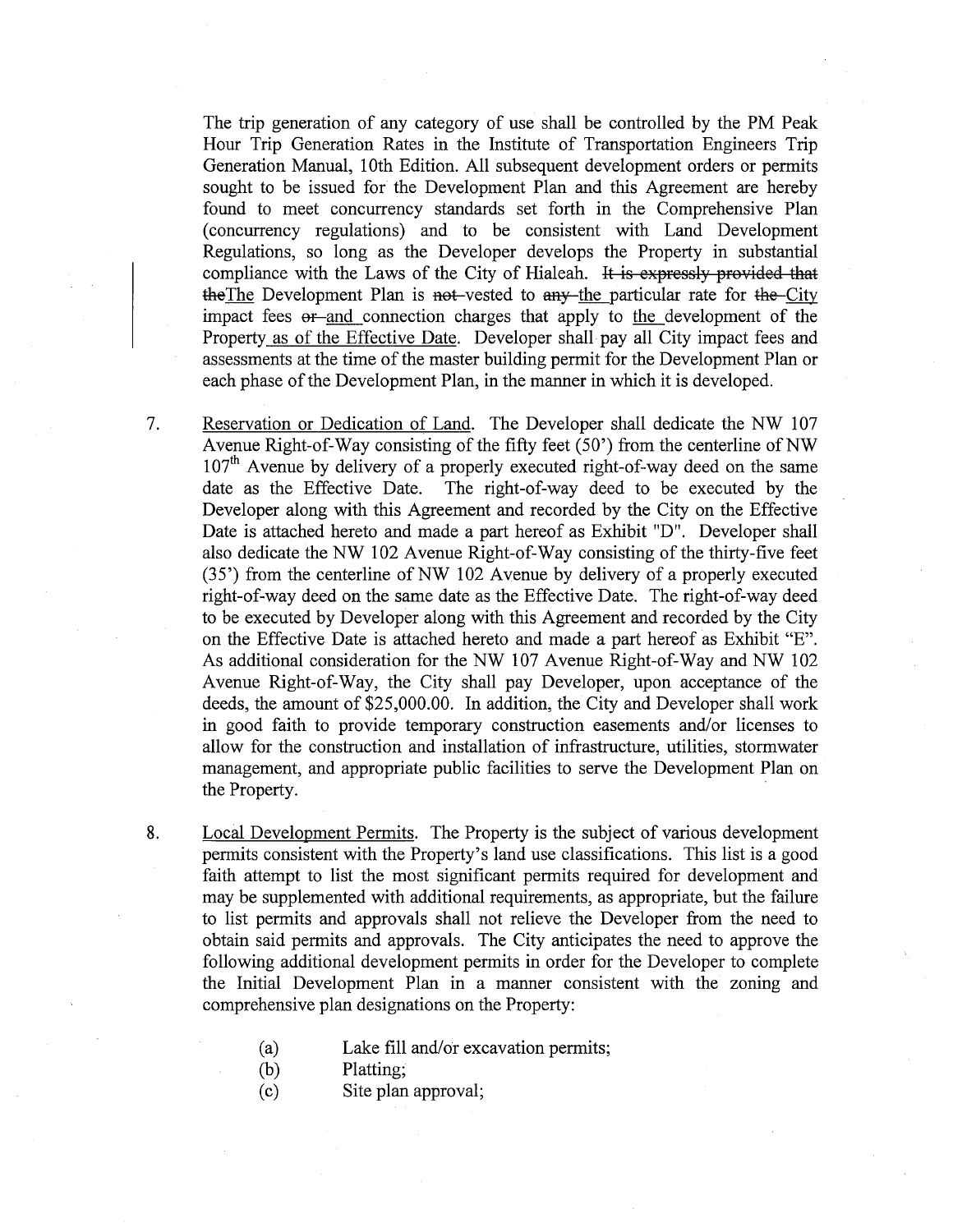- (d) Water, sewer, paving, drainage and fill permits;
- (e) Building permits;
- (f) Certificates of occupancy; and
- (g) Any other official action of the City and/or Miami-Dade County, Florida or other applicable regulatory agencies having the effect of permitting the development of land or providing permits required for the development of land.
- 9. Consistency with Comprehensive Plan. The City hereby finds and declares that the Developer's exercise of the Fill Option and implementation of the Development Plan on the Property complies with the Laws of the City of Hialeah, and is consistent with the City of Hialeah's Comprehensive Plan and Land Development Code.
- 10. Reservation of Development Rights. For the term of this Agreement, the City hereby agrees that it shall permit the Developer's exercise of the Fill Option and development on the Property in accordance with the Initial Development Plan in accordance with Laws of the City of Hialeah, as of the Effective Date of this Agreement, subject to the conditions of this Agreement. The City's laws and policies governing the development of the Property as of the Effective Date of this Agreement shall govern the development of the Property for the term of this Agreement. Development of the Property in accordance with the Initial Development Plan shall not be subject to any future changes to the City's Land Development Regulations or Comprehensive Plan designation after the Effective Date and during the Entire Term. The City may apply subsequently adopted laws or policies to the Property only as permitted or required by the Act.
- 11. Lake Fill of Water Body. The Developer agrees not to exercise the Fill Option, backfill or place any material in the water body located on the Property without prior approval of all applicable regulatory agencies and the City of Hialeah. The City shall cooperate, designate one representative to facilitate, and expeditiously process any and all applications related to the Fill Option. The Developer shall not place or caused to be placed, tires or hazardous materials into the water bodies. Before any fill occurs, the Developer shall provide information to the City specifying the area of the water body to be filled, the type and quantity of fill material, schedule of completion of fill, description of the discharge method and transportation routes, and description of action to be taken to minimize the impacts of the lake fill activity.
- 12. Zoning and Other Approvals. The parties hereto recognize and agree that certain provisions of this Agreement require the City and its boards, departments or agencies, acting in their governmental capacity, to consider governmental actions, as set forth in this Agreement. All such considerations and actions shall be undertaken in accordance with established requirements of state statutes and municipal ordinances, in the exercise of the City's jurisdiction under its police power. The City hereby reserves all of its rights to exercise its police powers with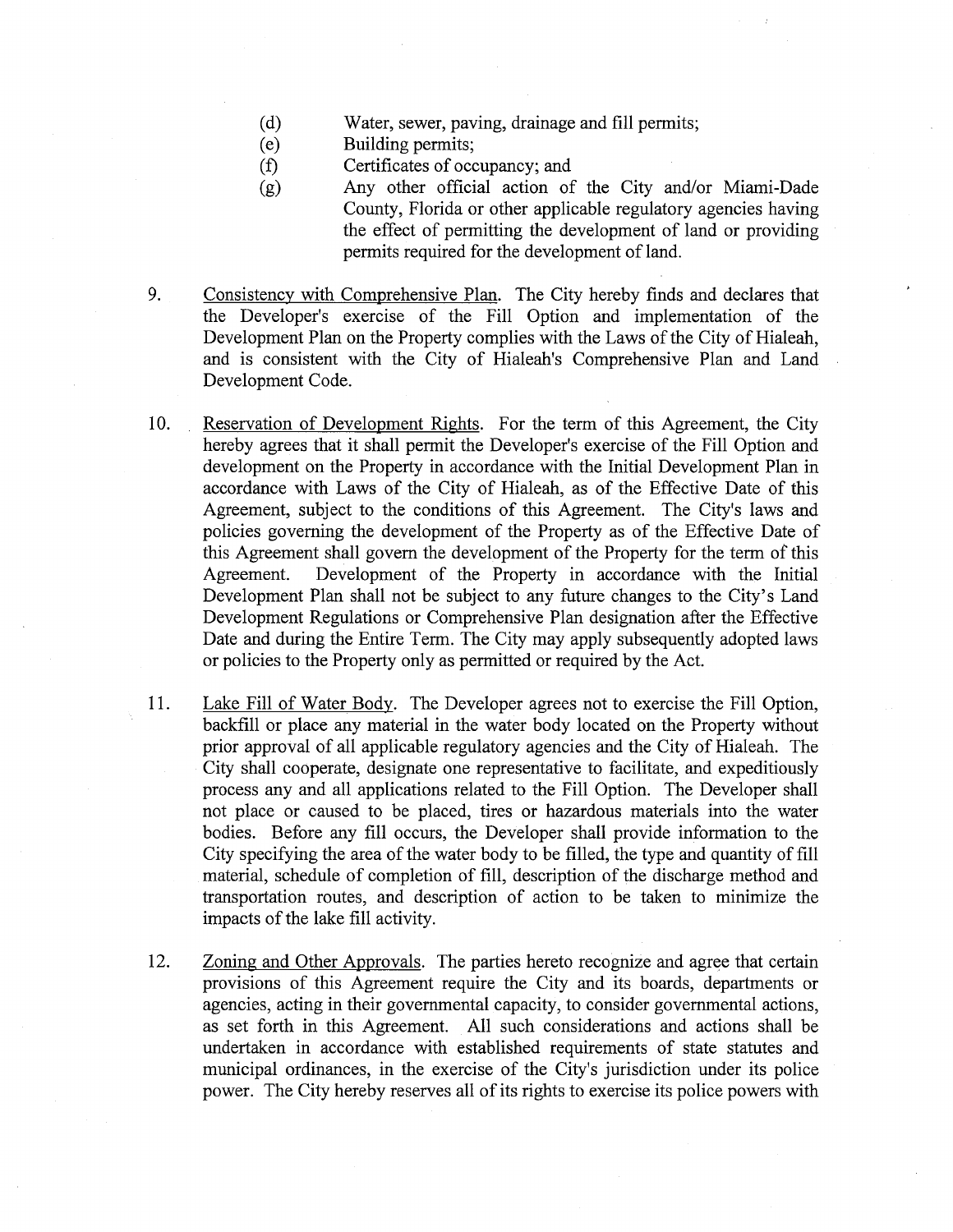respect to the aforementioned actions, and nothing in this Agreement shall be construed to prohibit the City from duly acting under its police power to approve, approve with conditions, or reject any public hearing application dealing with the Property.

- 13. Necessity of Complying with Local Regulations Relative to Development Permits. This Agreement is not and shall not be construed as a development permit or authorization to commence fill operations or development. The Developer and the City agree that the failure of this Agreement to address a particular permit, condition, fee, term or restriction in effect on the Effective Date of this Agreement shall not relieve Developer of the necessity of complying with the regulation governing said permitting requirements, conditions, fees, terms or restrictions as long as compliance with said regulation and requirements do not require the Developer to develop the Property in a manner that is inconsistent with the Laws of the City of Hialeah in existence as of the Effective Date.
- 14. Good Faith; Further Assurances. The parties to this Agreement have negotiated in good faith. It is the intent and agreement of the parties that they shall cooperate with each other in good faith to effectuate the purposes and intent of and to satisfy their obligations under this Agreement in order to secure to themselves the mutual benefits created under this Agreement. In that regard, the parties shall execute such further documents as may be reasonably necessary to effectuate the provisions of this Agreement, provided that the foregoing shall in no way be deemed to inhibit, restrict, or require the exercise of the City's police power or actions of the City when acting in a quasi-judicial capacity.
- 15. Expiration of Agreement. The expiration or termination of this Agreement, for whatever reason, shall not be considered a waiver of, or limitation upon, the rights, including, but not limited to, any claims of vested rights or equitable estoppel, obtained or held by the Developer or its successors or assigns to in compliance with this Agreement and all prior and subsequent development permits or development orders granted by the City, including, but not limited to, those rights granted under the Hialeah, Fla. Comprehensive Plan 2003-2015.
- 16. Binding Effect. The obligations imposed pursuant to this Agreement upon the Developer and upon the Property shall run with and bind the Property as covenants running with the Property, and this Agreement shall be binding upon and enforceable by and against the parties hereto, their personal representatives, heirs, successors, grantees and assigns.
- 17. Notices. Any notice required or permitted to be given under this Agreement shall be in writing and shall be deemed to have been given if delivered by hand, sent by a recognized courier (such as Federal Express) or mailed by certified or registered mail, return receipt requested, in a postage prepaid envelope and addressed as follows: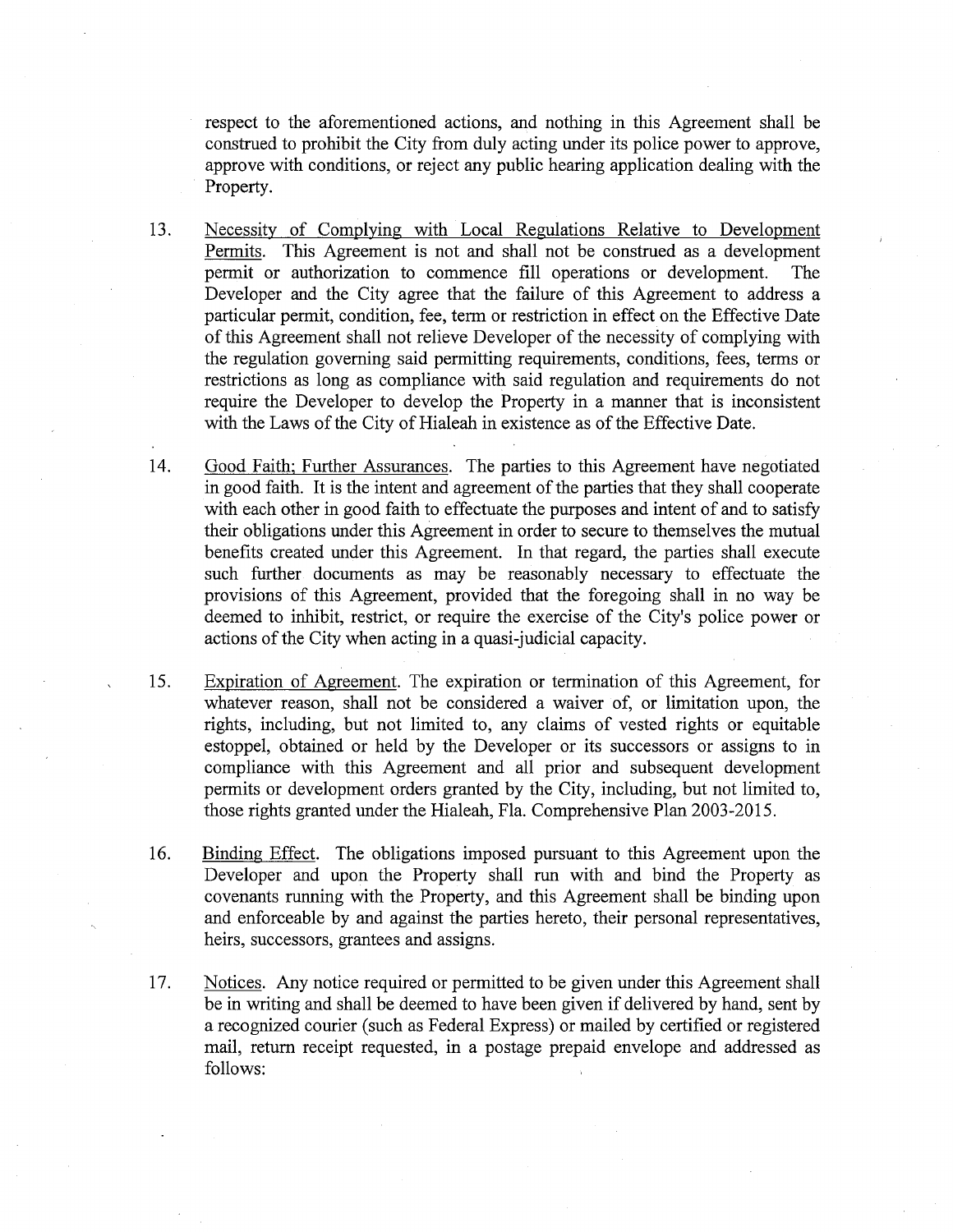If to the City at:

Mayor City of Hialeah 501 Palm Avenue Hialeah, Florida 33010

With a copy to:

City of Hialeah 501 Palm Avenue Hialeah, Florida 33010

City Attorney

If to the Developer at:

Mrs. Betty L. Dunn F03-4, LLC F99-5, LLC 8083 NW 103 Street Hialeah Gardens, Florida 33016

With a copy to:

Melissa Tapanes Llahues, Esq. Bercow Radell Fernandez & Larkin, PLLC 200 S. Biscayne Blvd., Suite 850 Miami, Florida 33131

- 18. Governing Laws, Construction and Litigation. This Agreement shall be governed and construed in accordance with the laws of the State of Florida. The Developer and the City agree that Miami-Dade County, Florida is the appropriate venue in connection with any litigation between the parties with respect to this Agreement. All of the parties to this Agreement have participated fully in the negotiation and preparation hereof; and accordingly, this Agreement shall not be more strictly construed against any of the parties hereto. In construing this Agreement, captions, and section and paragraph headings shall be disregarded. All of the exhibits referenced in this Agreement are incorporated in, and made a part of, this Agreement. In the event of any litigation between the parties under this Agreement for a breach thereof, the prevailing party shall be entitled to reasonable attorney's fees and court costs at all trial and appellate levels.
- 19. Severability. In the event that any term or provision of this Agreement is determined by an appropriate judicial authority to be illegal or otherwise invalid, such provision shall be given its nearest legal meaning or construed as deleted as such authority determines, and the remainder of this Agreement shall be construed to be in full force and effect.

20. Entire Agreement. This Agreement sets forth the entire Agreement and understanding between the parties hereto relating in any way to the subject matter contained herein and merges all prior discussions between the Developer and the City. Neither party shall be bound by any agreement, condition, warranty or representation other than as expressly stated in this Agreement and this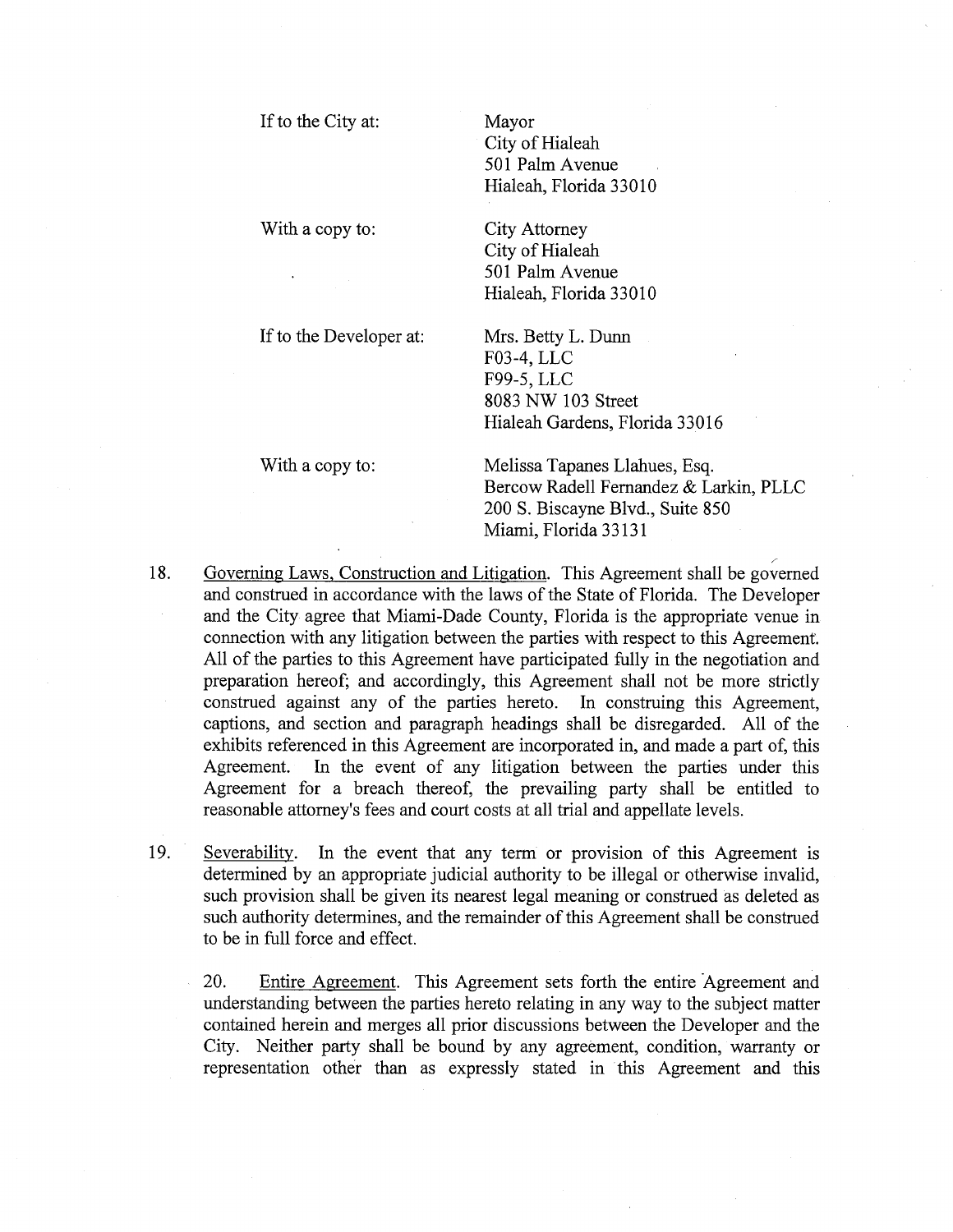Agreement may not be amended or modified except by written instrument signed by both parties hereto.

[ The remainder of this page remains blank. The signature page follows. ]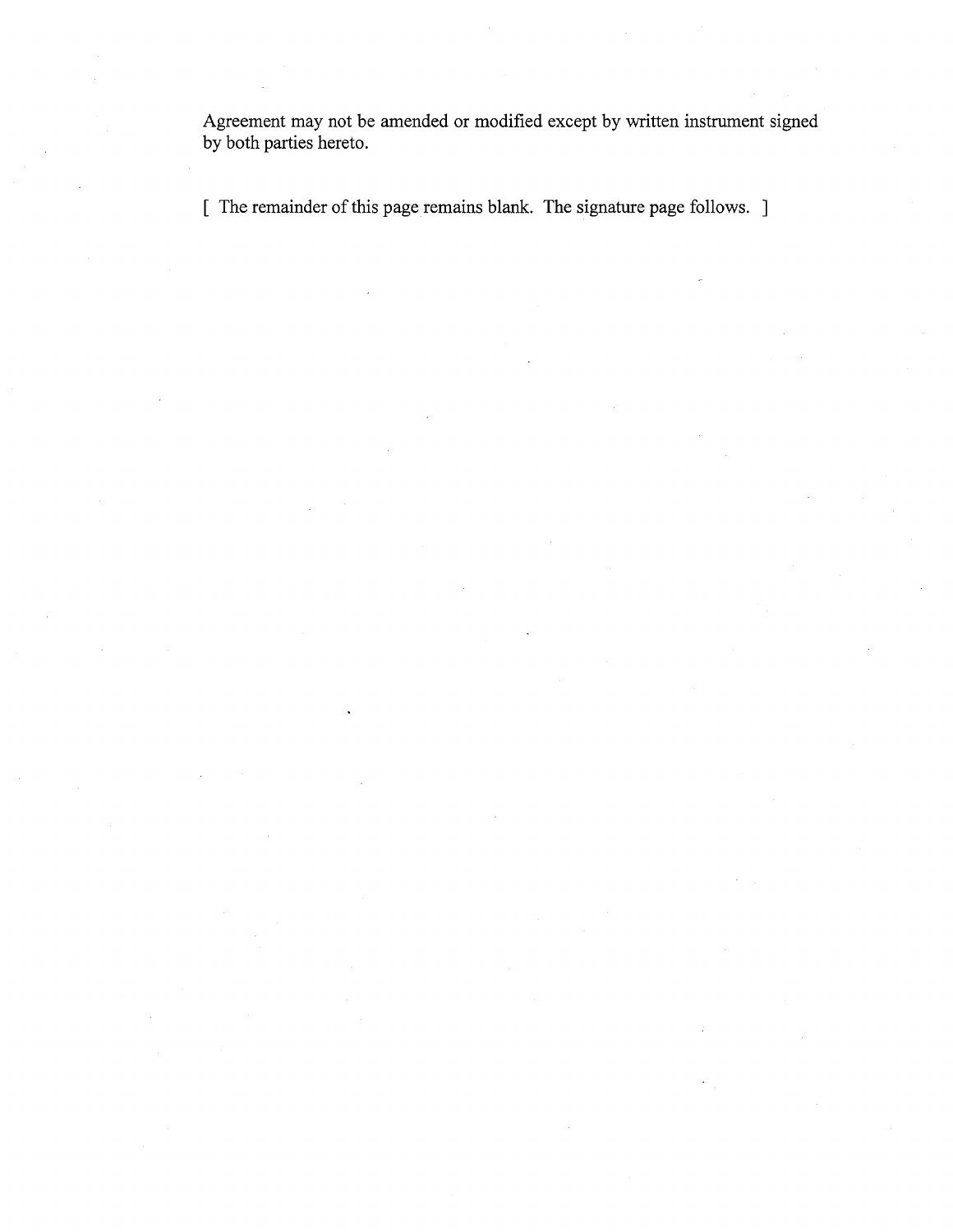IN WITNESS WHEREOF, the parties have executed this Agreement as of the day and year first above written.

# **CITY:**

### ATTEST:

# CITY OF HIALEAH, FLORIDA

Marbelys Fatjo City Clerk

 $\mathbf{By:}$ Carlos Hernandez Mayor

Dated day of \_\_\_\_\_\_\_\_, 2018

Approved for form and legal sufficiency:

Lorena E. Bravo City Attorney

#### WITNESS:

Signature

Print Name

Signature

Print Name

# **STATE OF FLORIDA** ) **COUNTY OF MIAMI-DADE** )

The foregoing instrument was acknowledge before me this day of  $\Box$ , 2018, by Betty L. Dunn, as Managing Member of  $\overline{F03-4}$ , LLC, a Florida limited liability company, who is personally known to me or has produced \_\_ as identification, and acknowledged that she did execute this instrument freely and voluntarily for the purposes stated herein.

My Commissions Expires: Notary Public, State of Florida

Limited Liability Company  $By:$ 

F03-4, LLC, a Florida

Name: Betty L. Dunn Title: Managing Member

Dated this\_ day of \_\_\_\_\_\_ , 2018

**DEVELOPER:**